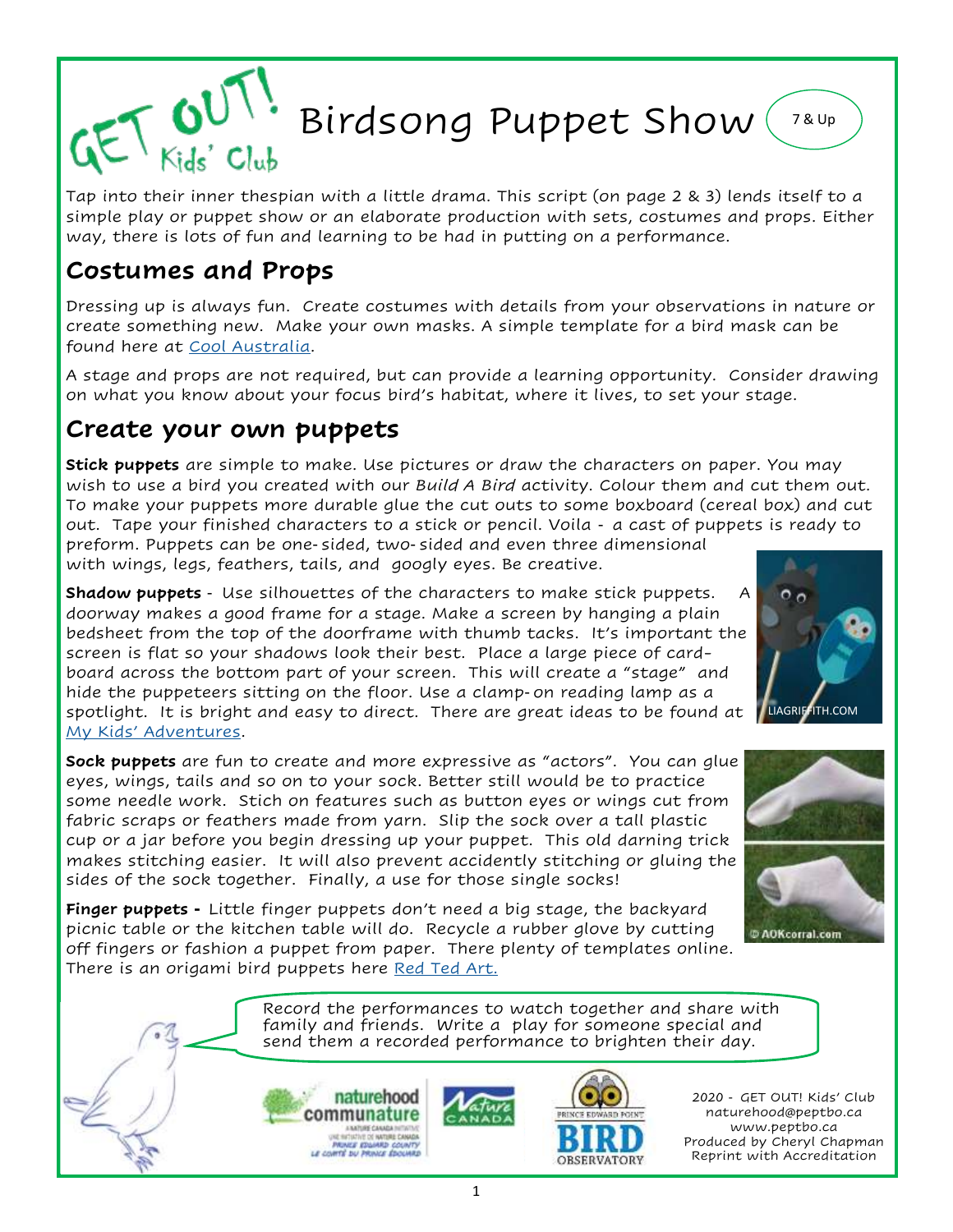# **Mr. BIRD SINGS**

#### **Characters:**

- $\Rightarrow$  Rocky Raccoon
- $\Rightarrow$  Mr. Bird brightly colored
- $\Rightarrow$  Ms. Bird camouflge coloration

You can alter the script and use your focus bird (from *Be a Birdwatcher*) for Mr. and Mrs. Bird. Use its song and include some of the behaviors you have observed, for example how your bird walks, flies or perches.

**Prop:** Sign saying: Next day 5:00AM

**Opening Scene:** Rocky Raccoon is sleeping, Mr. Bird is perched and singing.

**Mr. Bird:** Twee Tweedle Dee, Twitter Tweeter Tee, Twee Tweedle Dee, Twitter Tweeter Tees.

- **Rocky Racoon:** (waking up) Uh, Mr. Bird, Mr. Bird. You have been singing that same song with those same words over and over and over again since 5:00 this morning. No offense, but it's driving me crazy! If you insist upon singing for so long, can't you at least change the song?
- **Mr. Bird:** Change the song! I can't just change my song. It'd be like asking you to start barking like a dog.
- **Rocky:** What do you mean? I hear lots of different bird songs.
- **Mr. Bird:** Yes, but they're coming from lots of different birds. Each different kind of bird has a different special song of its own and mine is Twee Tweedle Dee, Twitter Tweeter Tees, Twee Tweedle Dee, Twitter Tweeter Tees . . .
- **Rocky:** Yes, yes I know what your song is. Ok, I accept the fact that you only sing one song. But why do you have to keep singing it?
- **Mr. Bird:** Because I'm looking for a mate, a partner, a Mrs. Bird . . .
- **Rocky:** Oh brother, I should have known, the same old story.
- **Mr. Bird:** That's what my song means: Twee Tweedle Dee, Come see me, Twitter Tweeter Tees, I 'm in these trees (flies off singing)
- **Rocky:** Twee Tweedle Dee, Come see me. I think this bird is going to drive me crazy. I think it's driven me crazy. I'm starting to talk to myself. Well, I think the only way to get that bird to stop singing is to find him a mate. Here goes: Twee Tweedle Dee, Come see me. Twitter Tweeter Tees, I'm in these trees. Come on audience, I could use some help. Twee Tweedle Dee. Come see me.
- (Ms. Bird appears)
- **Ms. Bird:** Why I could have sworn I heard Twee Tweedle Dee, Twitter Tweeter Tees coming from here. But I don't see any bird like me around. (starts to leave)
- **Rocky:** Don't leave yet, Ms. Bird. If you go right by that tree over there, I'm sure you'll find yourself a handsome mate.
- **Ms. Bird:** Thanks for the advice, Rocky. (leaves)
- **Rocky:** Oh. I think this is going to work. Maybe I'll be able to sleep late now. (Mr. and Ms. Bird seen flying around together) It looks good. It looks very good! Thank you so much for the help audience. No more 5:00 mornings for me. (lies down, snores a little; sign saying Next Day 5AM appears)

Twee Tweedle Dee, Twitter Tweeter Tees. Then (repeat)

**Continued**